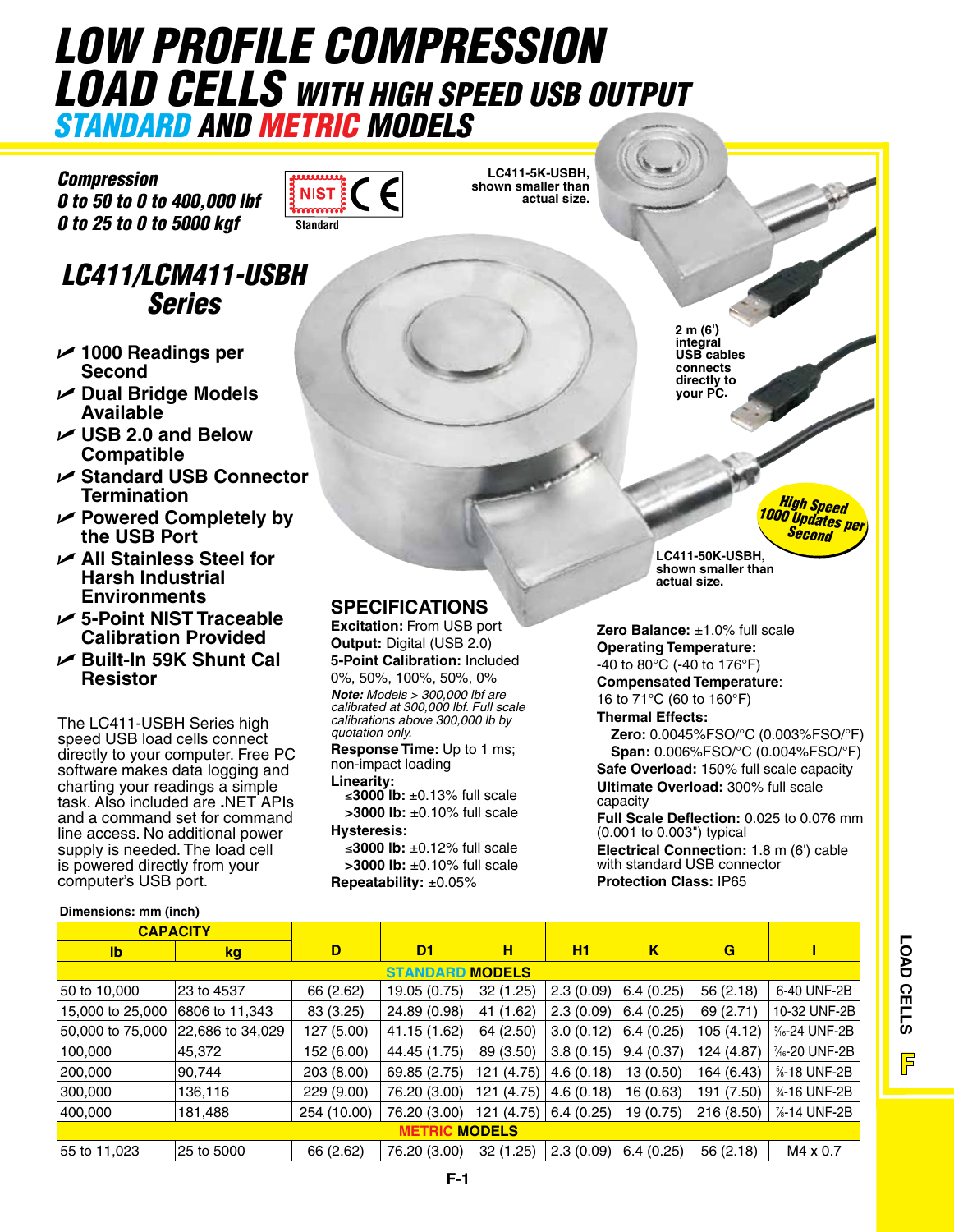

### *FREE OMEGA® USBH Downloadable Software!*

OMEGA is excited to announce the release of a major software update for USB Transducers! The fresh look and added features add even more value and flexibility to your transducer's performance.

Free OMEGA PC software takes the data from the transducer directly to the digital domain, turning your laptop or Windows® tablet (with USB connection) into a virtual meter, chart recorder, or data logger.

Also included are **.**NET APIs and a set for command-line access. Visit **ftp://ftp.omega.com/public/DASGroup/ products/USBH/** to download your free copy.\*

\*Includes software to run TRH Central compatible devices.

### **STANDARD MODELS**

| טשבעטווו שוותשוור<br><b>To Order</b> |         |                        |  |  |  |  |
|--------------------------------------|---------|------------------------|--|--|--|--|
| <b>CAPACITY</b>                      |         |                        |  |  |  |  |
| <b>Ibf</b>                           | kgf     | <b>MODEL NO.</b>       |  |  |  |  |
| 50                                   | 23      | <b>LC411-50-USBH</b>   |  |  |  |  |
| 100                                  | 45      | <b>LC411-100-USBH</b>  |  |  |  |  |
| 250                                  | 114     | <b>LC411-250-USBH</b>  |  |  |  |  |
| 500                                  | 227     | <b>LC411-500-USBH</b>  |  |  |  |  |
| 1000                                 | 455     | LC411-1K-USBH          |  |  |  |  |
| 1500                                 | 682     | <b>LC411-1.5K-USBH</b> |  |  |  |  |
| 2000                                 | 909     | LC411-2K-USBH          |  |  |  |  |
| 3000                                 | 1361    | LC411-3K-USBH          |  |  |  |  |
| 5000                                 | 2269    | LC411-5K-USBH          |  |  |  |  |
| 10,000                               | 4537    | <b>LC411-10K-USBH</b>  |  |  |  |  |
| 15,000                               | 6806    | <b>LC411-15K-USBH</b>  |  |  |  |  |
| 20,000                               | 9074    | <b>LC411-20K-USBH</b>  |  |  |  |  |
| 25,000                               | 11,343  | <b>LC411-25K-USBH</b>  |  |  |  |  |
| 50,000                               | 22,686  | <b>LC411-50K-USBH</b>  |  |  |  |  |
| 75,000                               | 34,029  | <b>LC411-75K-USBH</b>  |  |  |  |  |
| 100,000                              | 45,372  | <b>LC411-100K-USBH</b> |  |  |  |  |
| 200,000                              | 90,744  | <b>LC411-200K-USBH</b> |  |  |  |  |
| 300,000                              | 136,116 | <b>LC411-300K-USBH</b> |  |  |  |  |
| 400,000                              | 181,488 | <b>LC411-400K-USBH</b> |  |  |  |  |

*Comes complete with 5-point NIST traceable calibration, cable with USB connector, and free downloadable PC software. Dual bridge models available, add suffix "-DUAL" to model number and additional cost.*

*Ordering Example: LC411-1K-USBH, 1000 lbf capacity load cell with USB output.*

#### **METRIC MODELS**

|      | <b>CAPACITY</b> |                         |
|------|-----------------|-------------------------|
| kgf  | lbf             | <b>MODEL NO.</b>        |
| 25   | 55              | <b>LCM411-25-USBH</b>   |
| 50   | 110             | <b>LCM411-50-USBH</b>   |
| 100  | 220             | <b>LCM411-100-USBH</b>  |
| 150  | 331             | <b>LCM411-150-USBH</b>  |
| 250  | 551             | <b>LCM411-250-USBH</b>  |
| 500  | 1102            | <b>LCM411-500-USBH</b>  |
| 750  | 1653            | <b>LCM411-750-USBH</b>  |
| 1000 | 2205            | <b>LCM411-1K-USBH</b>   |
| 1500 | 3307            | <b>LCM411-1.5K-USBH</b> |
| 2500 | 5512            | <b>LCM411-2.5K-USBH</b> |
| 5000 | 11,023          | <b>LCM411-5K-USBH</b>   |

*Comes complete with 5-point NIST traceable calibration certificate, cable with USB connector, and free downloadable PC software.*

*Dual bridge models available, add suffix "-DUAL" to model number and additional cost.*

*Ordering Example: LCM411-1K-USBH, 1000 kgf capacity metric load cell with USB output.*